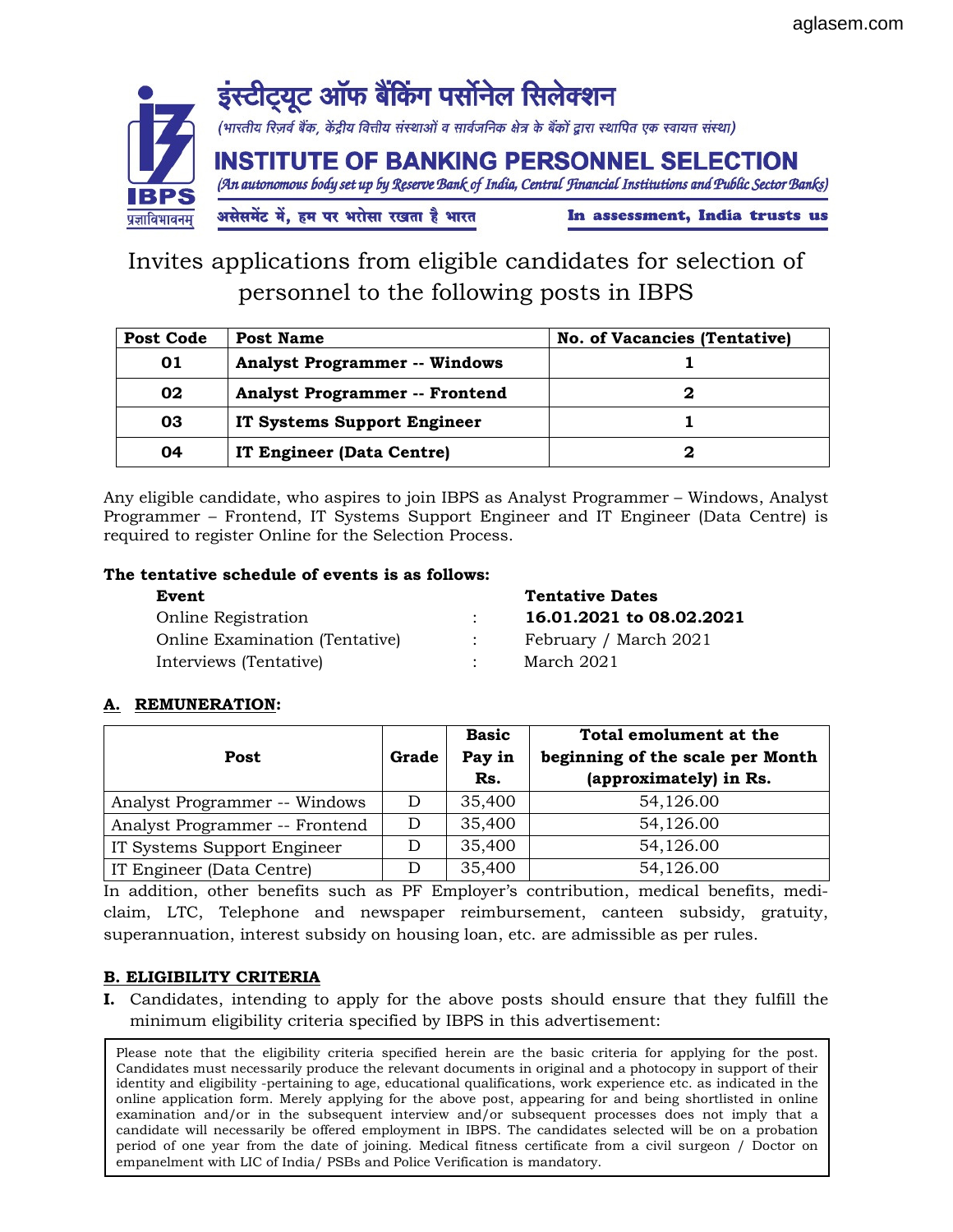# II. AGE (AS ON 01.01.2021):

Minimum: 21 years , Maximum: 35 years

i.e. a candidate must have been born not earlier than 02.01.1986 and not later than 01.01.2000 (both dates inclusive)

III. EDUCATIONAL QUALIFICATION & POST QUALIFICATION MINIMUM WORK EXPERIENCE (AS ON 01.01.2021):

| Educational   |                             |                                       |                           | <b>Post Qualification Minimum Work Experience</b> |                            |                 |
|---------------|-----------------------------|---------------------------------------|---------------------------|---------------------------------------------------|----------------------------|-----------------|
| Qualification | <b>Compulsory Skill set</b> |                                       | Added Advantage skill set |                                                   |                            |                 |
|               |                             | (Minimum 5 years' Overall Experience) |                           |                                                   |                            |                 |
|               | Client end                  | Server end                            | <b>Database</b>           | Client end                                        | Server end                 | <b>Database</b> |
| Full Time     | HTML,                       | ASP.Net, c#                           | MS-SQL                    | Node.JS.                                          | VB                         | Oracle,         |
| B.E./         | CSS,                        |                                       |                           | Ajax, jQuery,                                     |                            | Postgres,       |
| B. Tech/      | JavaScript                  |                                       |                           | Bootstrap,                                        | -Familiarity               | Mongo DB        |
| MCA/          |                             |                                       |                           | Angular JS,                                       | with Web                   | Sybase          |
| M.Sc. (IT) /  |                             |                                       |                           | - sound                                           | Application<br>Development |                 |
| M.Sc.         |                             |                                       |                           | understandin                                      | frameworks                 |                 |
| (Comp.        |                             |                                       |                           | g of web                                          | Web                        |                 |
| Science)      |                             |                                       |                           | applications                                      | Application                |                 |
| from a        |                             |                                       |                           | including                                         | Firewall (WAF)             |                 |
| recognised    |                             |                                       |                           | security,                                         |                            |                 |
| University /  |                             |                                       |                           | session                                           |                            |                 |
| Institute     |                             |                                       |                           | management,                                       |                            |                 |
|               |                             |                                       |                           | and best                                          |                            |                 |
|               |                             |                                       |                           | development                                       |                            |                 |
|               |                             |                                       |                           | practices                                         |                            |                 |

| <b>Post: Analyst Programmer- Windows</b> |  | No. of vacancies : 01 |  |
|------------------------------------------|--|-----------------------|--|
|------------------------------------------|--|-----------------------|--|

#### Post : Analyst Programmer- Frontend No. of vacancies : 02

| Educational                                                                                                                            | Post Qualification Minimum Work Experience |                                                                                                           |                                  |                                                                                                                                              |                                                                                                                                                                                           |                                                       |
|----------------------------------------------------------------------------------------------------------------------------------------|--------------------------------------------|-----------------------------------------------------------------------------------------------------------|----------------------------------|----------------------------------------------------------------------------------------------------------------------------------------------|-------------------------------------------------------------------------------------------------------------------------------------------------------------------------------------------|-------------------------------------------------------|
| Qualification                                                                                                                          | <b>Compulsory Skill set</b>                |                                                                                                           | <b>Added Advantage skill set</b> |                                                                                                                                              |                                                                                                                                                                                           |                                                       |
|                                                                                                                                        |                                            | (Minimum 5 years' Overall Experience)                                                                     |                                  |                                                                                                                                              |                                                                                                                                                                                           |                                                       |
|                                                                                                                                        | Client end                                 | Server end                                                                                                | <b>Database</b>                  | Client end                                                                                                                                   | Server end                                                                                                                                                                                | <b>Database</b>                                       |
| Full Time<br>$B.E$ /<br>B.Tech /<br>$MCA$ /<br>$M.SC(IT)$ /<br>M.SC<br>(Comp.Sc.)<br>from a<br>recognised<br>University /<br>Institute |                                            | HTML, CSS, JavaScript, Node.JS,<br>Ajax, jQuery, Bootstrap, Angular JS,<br>UI development Framework, etc. |                                  | sound<br>understanding<br>of web<br>applications<br>including<br>security,<br>session<br>management,<br>and best<br>development<br>practices | C#, PHP,<br>Python,<br>Application<br>Frameworks<br>like Angular,<br>Django,<br>Struts, etc<br>-Familiarity<br>with Web<br>Application<br>Development<br>frameworks<br>Web<br>Application | MS-SQL,<br>MySQL,<br>Oracle,<br>Postgres,<br>Mongo DB |
|                                                                                                                                        |                                            |                                                                                                           |                                  |                                                                                                                                              | Firewall<br>(WAF)                                                                                                                                                                         |                                                       |
|                                                                                                                                        |                                            |                                                                                                           |                                  |                                                                                                                                              |                                                                                                                                                                                           |                                                       |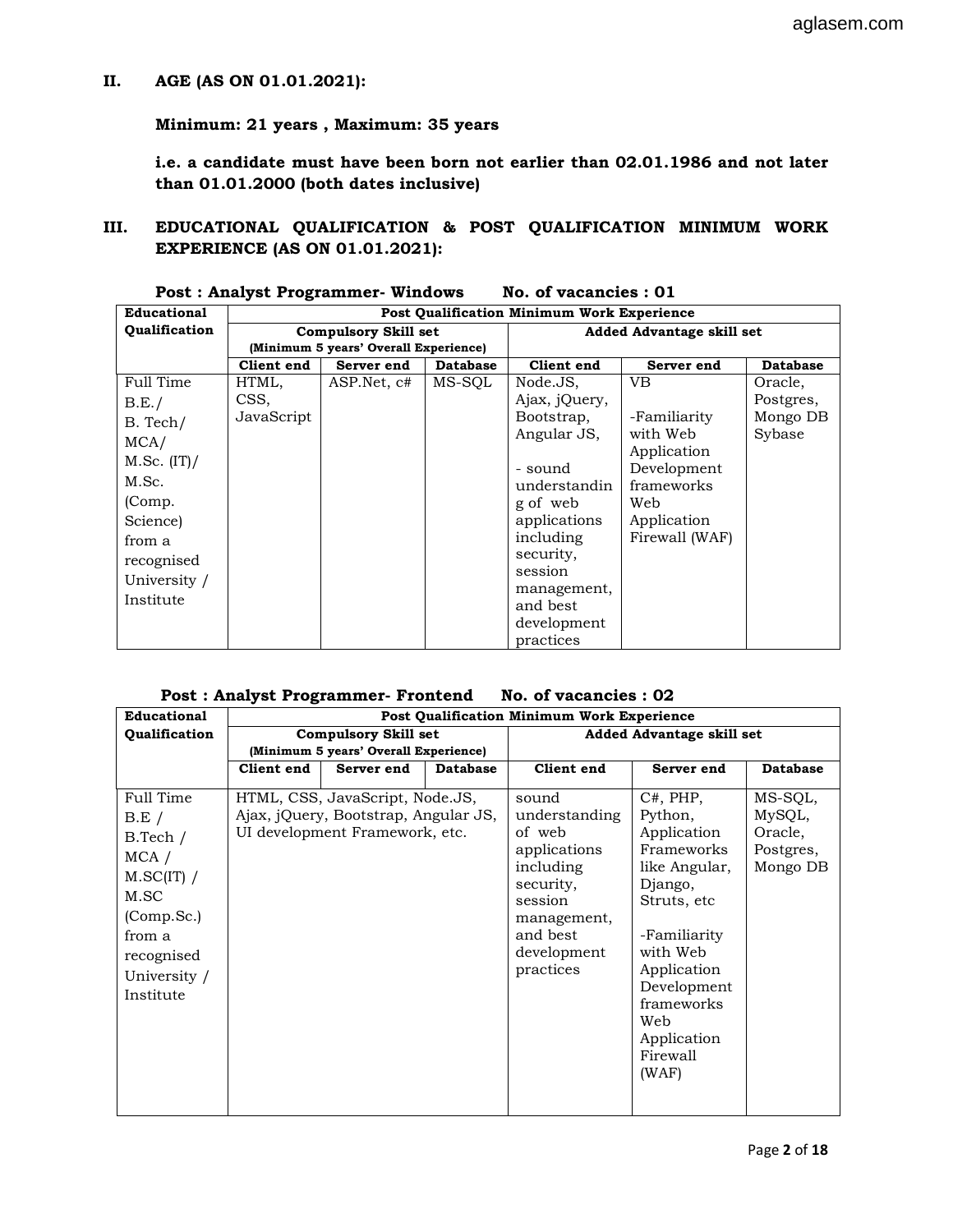|               | Fost . II systems support Engineer<br>NO. OI VACANCIES. OT |                                                   |                |                |                                  |                |  |
|---------------|------------------------------------------------------------|---------------------------------------------------|----------------|----------------|----------------------------------|----------------|--|
| Educational   |                                                            | <b>Post Qualification Minimum Work Experience</b> |                |                |                                  |                |  |
| Qualification | <b>Compulsory Skill set</b>                                |                                                   |                |                | <b>Added Advantage skill set</b> |                |  |
|               |                                                            | (Minimum 5 years' Overall Experience)             |                |                |                                  |                |  |
|               | Desktop                                                    | Server end                                        | Communi-       | Desktop/       | Server end                       | Communicati    |  |
|               | /Laptop                                                    |                                                   | cation and     | Laptop         |                                  | on and         |  |
|               |                                                            |                                                   | Networking     |                |                                  | Networking     |  |
| Full Time     | $-MS$                                                      | Basic System                                      | Switches,      | FTP/SFTP       | Active                           | Leased Line    |  |
| B.E./B.Tech.  | Windows                                                    | Administration                                    | Routers,       |                | Directory,                       | maintenance,   |  |
| Degree,       | with different                                             | of Windows                                        | WLAN, VLAN,    | Desktop        | $Zimbra/MS$ -                    | Load           |  |
| preferably in | features.                                                  | Server and                                        | VPN.           | Virtualisation | Exchange,                        | balancing,     |  |
| Computer      | --Thin Client                                              | Linux Server.                                     |                | (VDI)          |                                  | Fault          |  |
|               | - Trouble-                                                 |                                                   | Mail-          |                | Server                           | tolerance,     |  |
| science/IT    | shooting and                                               |                                                   | Messaging      |                | Virtualisation.                  | Redundancy     |  |
| from a        | maintenance                                                |                                                   |                |                |                                  | and HA         |  |
| recognized    |                                                            |                                                   | Network        |                | Terrminal                        | Proxy, Reverse |  |
| Institution / |                                                            |                                                   | Security       |                | Server                           | proxy, Load    |  |
| University is |                                                            |                                                   | including      |                |                                  | balancing,     |  |
| essential.    |                                                            |                                                   | Firewall, IDS, |                | Backup and                       | Data leak      |  |
|               |                                                            |                                                   | IPS etc.       |                | Restore                          | protection     |  |
|               |                                                            |                                                   |                |                | Management                       |                |  |

## Post : IT Systems Support Engineer No. of vacancies : 01

|  | Post : IT Engineer (Data Centre)<br>No. of vacancies : 02 |  |
|--|-----------------------------------------------------------|--|
|--|-----------------------------------------------------------|--|

| Educational                                                                                             | <b>Post Qualification Minimum Work Experience</b>                                                                                                                                                                                                                                                                   |                                                                                                                                                                                                                                                        |  |  |  |
|---------------------------------------------------------------------------------------------------------|---------------------------------------------------------------------------------------------------------------------------------------------------------------------------------------------------------------------------------------------------------------------------------------------------------------------|--------------------------------------------------------------------------------------------------------------------------------------------------------------------------------------------------------------------------------------------------------|--|--|--|
| Qualification                                                                                           | <b>Compulsory Skill set</b>                                                                                                                                                                                                                                                                                         | <b>Added Advantage skill set</b>                                                                                                                                                                                                                       |  |  |  |
|                                                                                                         | (Minimum 5 years' Overall Experience)                                                                                                                                                                                                                                                                               |                                                                                                                                                                                                                                                        |  |  |  |
| Full Time<br>B.E./B.Tech.<br>Degree,<br>preferably in<br>Computer<br>science/IT<br>from a<br>recognized | -Management and monitoring of Data<br>Centre performance parameters<br>(Electrical/UPS, HVAC/PAC etc.)<br>-Day to day DC operations using tools<br>and Preventive checks, Temp, Cooling,<br>Safety / Security<br>-Maintenance of DC Hygiene<br>-Maintaining of DC operation logs<br>-Monitoring and alerting backup | -ISO Audit for Data Centre<br>-Inspection / Audit of power/cooling<br>systems<br>-Maintaining data center documentation<br>including Access Control<br>-Co-ordination with service providers for<br>the installation and activation of new<br>services |  |  |  |
| Institution /<br>University is<br>essential.                                                            | system<br>-Installation, upgradation,<br>configuration and maintenance of DC<br>network equipment, servers and OS<br>-Troubleshooting and resolving<br>hardware, software, and Layer 1 and 2<br>connectivity problems<br>-Experience in IT areas including IT<br>architecture, infrastructure and<br>Integration    |                                                                                                                                                                                                                                                        |  |  |  |

Candidates should ensure that the educational qualification possessed by them are as per the prescribed educational qualification mentioned in the advertisement and they fulfil the above eligibility criteria. No equivalent educational qualification shall be considered as eligible by IBPS. **The** degrees obtained through correspondence/distance education/open university system are not acceptable.

#### Note:

(1) All the educational qualifications mentioned should be from a University/ Institution/ Board recognized by Govt. Of India/ approved by Govt. Regulatory Bodies and the result should have been declared on or before 01.01.2021. Proper document from Board / University for having declared the result on or before 01.01.2021 has to be submitted at the time of further process of selection including interview.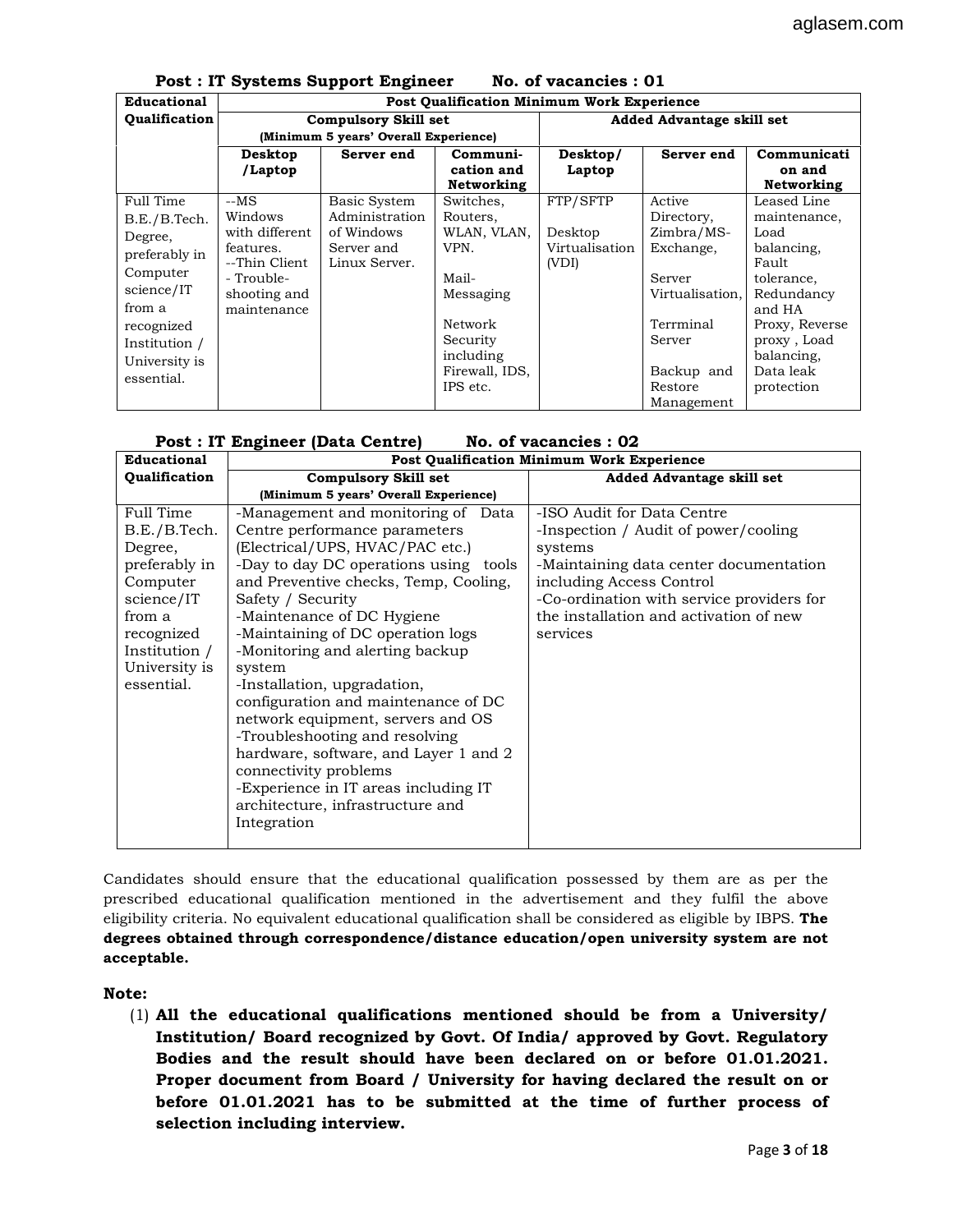The date of passing the eligibility examination will be the date appearing on the mark-sheet or provisional certificate issued by University/ Institute. In case the result of a particular examination is posted on the website of the University/ Institute and web based certificate is issued then proper document/certificate in **original** issued and signed by the appropriate authority of the University/ Institute indicating the date of passing properly mentioned thereon will be reckoned for verification and further process.

- (2) Candidate should indicate the percentage obtained in examinations calculated to the nearest two decimals in the online application. Where CGPA / OGPA is awarded, the same should be converted into percentage and indicated in online application. If called for further process of selection including interview, the candidate will have to produce a certificate issued by the appropriate authority inter alia stating that the norms of the University regarding conversion of grade into percentage and the percentage of marks scored by the candidate in terms of norms.
- (3) Calculation of Percentage: The percentage marks shall be arrived at by dividing the total marks obtained by the candidate in all the subjects in all semester(s)/year(s) by aggregate maximum marks (in all the subjects irrespective of honours / optional / additional optional subject, if any) multiplied by 100. This will be applicable for those Universities also where Class / Grade is decided on basis of Honours marks only. The fraction of percentage so arrived will be ignored i.e. 59.99% will be treated as less than 60% and 54.99% will be treated as less than 55%.

# (4)Candidates can apply for only one post. Multiple applications will be summarily rejected.

## III . OTHER ELIGIBILITY CRITERIA:

- (i) His/ her integrity should not have been doubtful during his/her Service/career.
- (ii) No punishment/penalty should have been inflicted on him/her during his/her service/career.
- (iii) Cases of CBI or other law enforcement agencies should not be pending against him/her.

## C. EXAMINATION CENTRES

- (i) The examination will be conducted online in venues across many centres in India. The tentative list of Examination centres for the Online exam is available in Annexure I.
- (ii) No request for change of centre for Examination shall be entertained.
- (iii) IBPS, however, reserves the right to cancel any of the Examination Centres and/ or add some other Centres, at its discretion, depending upon the response, administrative feasibility, etc.
- (iv) IBPS also reserves the right to allot the candidate to any examination centre other than the one he/she has opted for.
- (v) Candidates will appear for the examinations at an Examination Centre at his/her own risk and expenses and IBPS will not be responsible for any injury or losses etc. of any nature.
- (vi) Any unruly behaviour/misbehaviour in the examination hall may result in cancellation of candidature/ disqualification from future exams conducted by IBPS.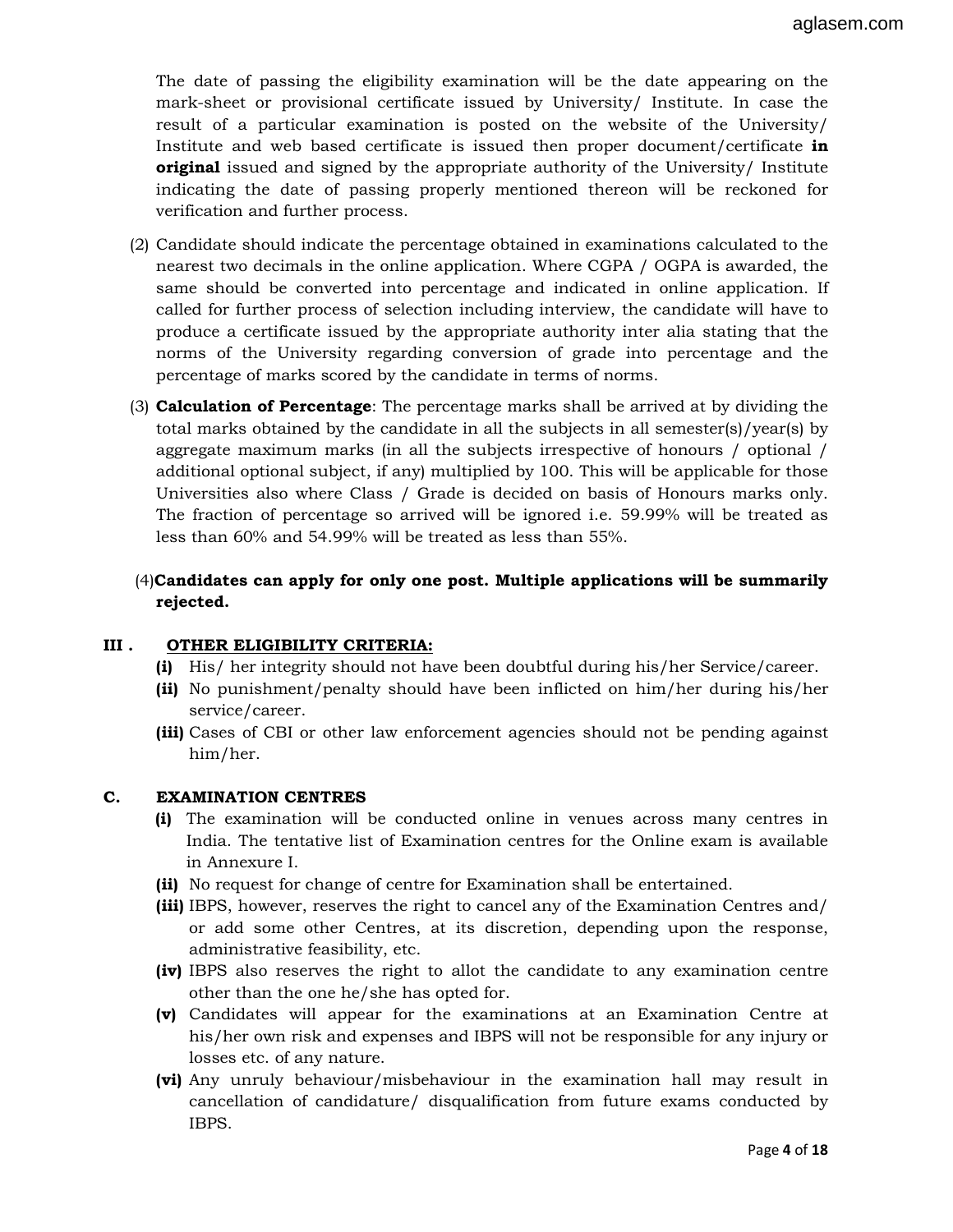## D. SELECTION PROCESS

I. The selection of candidates will be on the basis of performance in Online test, Skill test and Interview.

The structure of the Examination which will be conducted online is as follows:

| Test         | Name of the Test           | No. of | Max. Marks | Duration   | Version |
|--------------|----------------------------|--------|------------|------------|---------|
| No.          |                            | Qs.    |            |            |         |
|              | Handwriting Sample Display |        |            | 5 minutes  |         |
|              | Aptitude                   | 50     | 50         | Composite  | English |
| $\mathbf{I}$ | Professional Knowledge     | 50     | 50         | time of 90 |         |
|              | Total                      | 100    | 100        | minutes    |         |
| III          | Skill Test                 | 02     |            | 45 minutes | English |

#### For Analyst Programmer- Windows and Analyst Programmer - Frontend

# For IT Systems Support Engineer and IT Engineer (Data Centre)

| Test        | Name of the Test           | No. of | Max. Marks | Duration   | Version |
|-------------|----------------------------|--------|------------|------------|---------|
| No.         |                            | Qs.    |            |            |         |
|             | Handwriting Sample Display |        |            | 5 minutes  |         |
|             | Aptitude                   | 50     | 50         | Composite  | English |
| $_{\rm II}$ | Professional Knowledge     | 50     | 50         | time of 90 |         |
|             | Total                      | 100    | 100        | minutes    |         |
| III         | Skill Test                 | 05     |            | 45 minutes | English |

IBPS reserves the right to modify the structure of the examination which will be intimated through its website. Other detailed information regarding the examination will be given in an Information Handout, which will be made available for the candidates to download along with the call letters from the authorised IBPS website www.ibps.in

- II. Please note that candidates will not be permitted to appear for the Online Examination without the following documents:
	- (1) Valid Call Letter for the respective date and session of Examination
	- (2) Photo-identity proof (as specified) in original bearing the same name as it appears on the call letter/ application form and
	- (3) Photocopy of photo-identity proof (as mentioned in (2) above).

Candidates reporting late i.e. after the reporting time specified on the call letter for Examination will not be permitted to take the examination. The reporting time mentioned on the call letter is prior to the Start time of the test. Candidates may be required to be at the venue for about 2 and half hours or more including the time required for completion of various formalities such as verification and collection of various requisite documents, logging in, giving of instructions etc.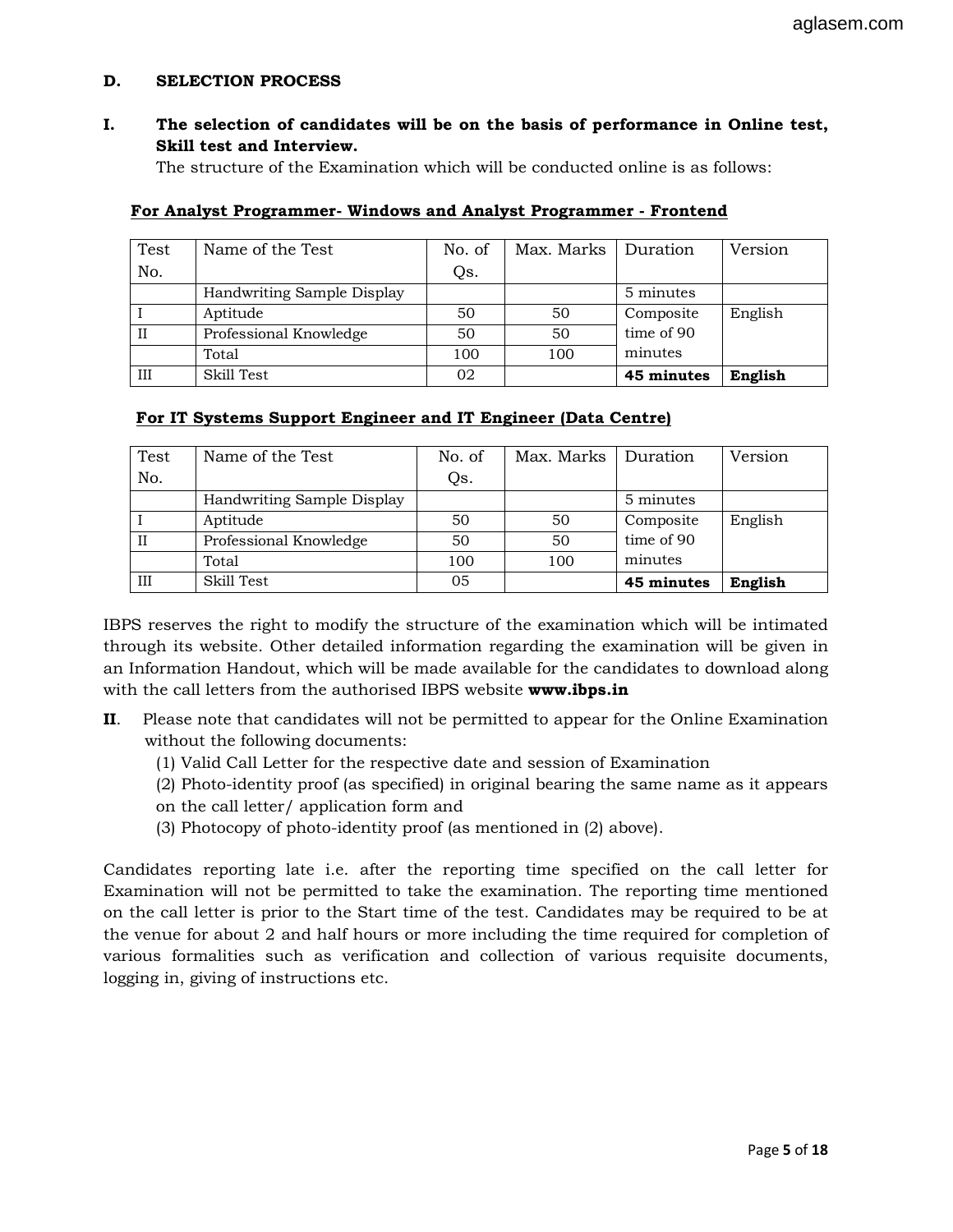# III. Penalty for Wrong Answers

There will be penalty for wrong answers marked in the Objective Tests. For each question for which a wrong answer has been given by the candidate one fourth or 0.25 of the marks assigned to that question will be deducted as penalty to arrive at corrected score. If a question is left blank, i.e. no answer is marked by the Candidate, there will be no penalty for that question.

## E. CUTOFF SCORE

Each candidate will be required to obtain a minimum score in the test of Online examination and also secure sufficiently high scores to be considered to be shortlisted for further process of Selection including interview. Cutoff scores will be decided by IBPS Authorities and candidates will be shortlisted for further process of selection including Interview.

Candidates who have been shortlisted in the Online Examination will subsequently be called for further process of selection including Interview to be conducted by IBPS. Please note that any request regarding change in date, venue etc. of interview will not be entertained. However IBPS reserve the right to change the date / venue/ time etc. of interview or hold supplementary process for particular date / session / set of candidates at its discretion, under unforeseen circumstances, if any.

## Selection will be made by a committee and such selection will be Final.

## F. JOB DESCRIPTION & RESPONSIBILITIES

#### (1) For the post of Analyst Programmer-Windows

- System Study, requirement gathering for application development and SRS preparation
- Application development and maintenance in Windows/DOT Net/C#/MS SQL/Web application
- Trouble shooting run time errors and training application users to efficiently execute programs for large size data processing
- Work with System Administrators for enhancement of latest software or patch upgrade for IS Audit

## (2) For the post of Analyst Programmer-Frontend

- Designing, developing, testing, and debugging responsive web applications for the Institute. Using JavaScript, HTML, and CSS, reactjs ,redux and nodejs this candidate will be able to translate user and business needs into functional frontend design.
- Accurately translate user and business needs into functional frontend code.
- Integrating and writing the JavaScript that powers the design. Candidate should be proficient at building web pages from scratch.
- A deep expertise in JavaScript/JQuery/Ajax.
- Work closely with back-end engineers to implement frontend solutions.
- Create a test code to validate the application against client requirements
- Troubleshooting web application with a fast and accurate resolution.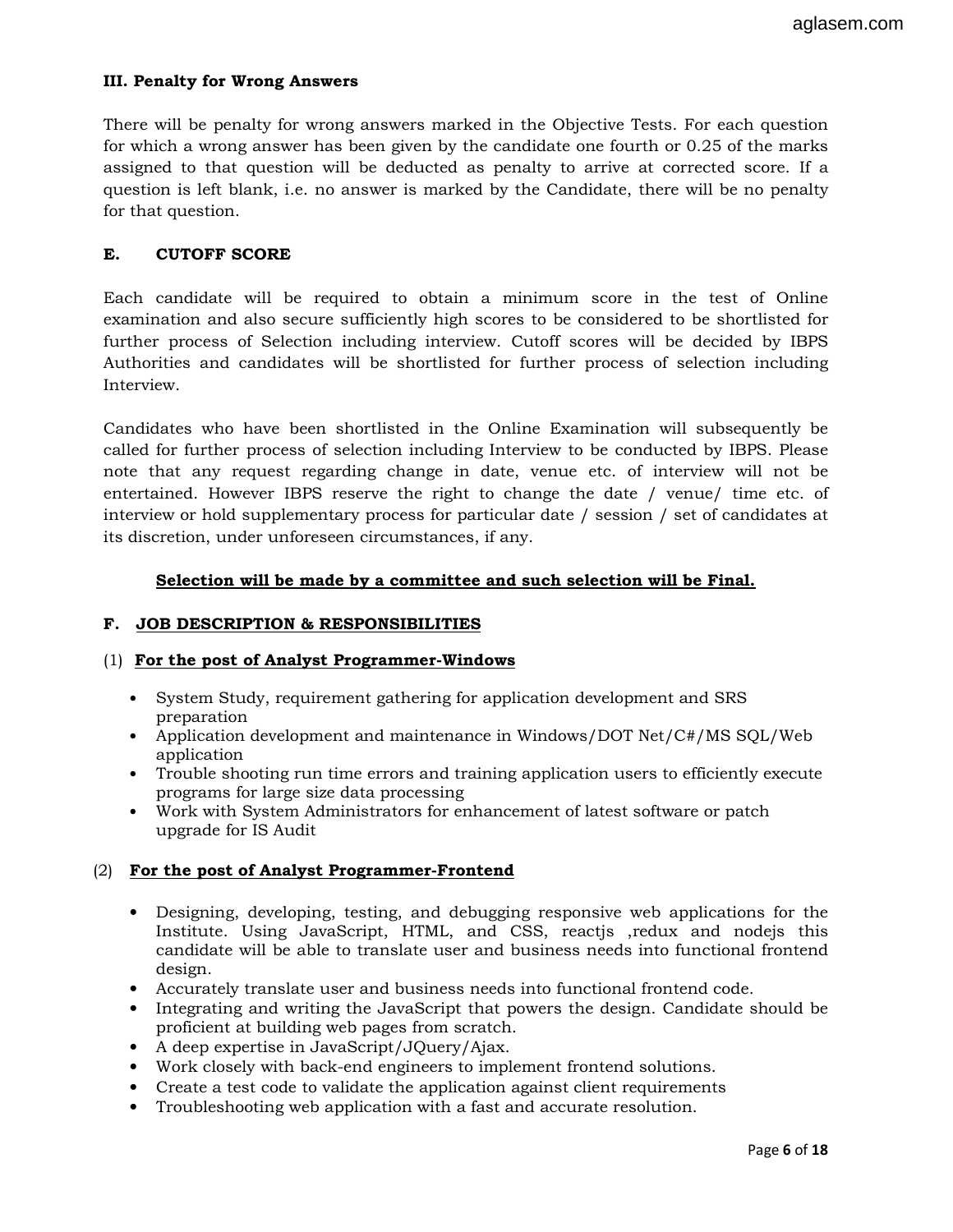# (3) For the post of IT Systems Support Engineer

To keep up-to-date Systems information for all IT Servers, Applications, network internet leased lines, PCL/Laptop/Printers etc. and to maintain a 100% uptime of all IT facilities in IBPS with the FMS Service provider. To manage IT Helpdesk along with FMS Engineer.

- Responding to technical support calls from end users of computers and software applications
- Setting up and installing new computers, networks and software
- Installing updates, known as patches, to software applications
- Installing and configuring operating systems, anti-virus software and other applications such as Microsoft Office, SFTP, configuration of email setup in outlook.
- Diagnosing and fixing network problems and hardware or software faults
- Maintaining inventories of hardware and software
- Managing backups of servers, in case of data loss

## (4)For the post of IT Engineer (Data Centre)

- Monitor, diagnose, and resolve complex network and computer system issues
- Manage and administer servers, networks, and applications such as DNS, SFTP
- Maintain internal network structure of a data center by managing routers and keeping them running
- Install, configure, and maintain switches, servers, firewalls, and hard drives
- Troubleshoot network systems to identify and fix performance issues
- Provide solutions to complex problems on the integration of various technologies
- Design plans as well as lead initiatives for the optimization and restructuring of network architecture
- Maintain an up-to-date knowledge of network administration and firmware integration
- Monitor the environmental conditions of a data center to ensure they are optimum for servers, routers, and other devices
- Perform system repairs and update software/operating systems
- Calibrate and monitor data center servers to ensure efficient performance
- Conduct inspections on power and cooling systems to ensure they are operational and efficient
- Resolve operational, infrastructure or hardware incidents in a data center.

#### G. IDENTITY VERIFICATION

#### (i) DOCUMENTS TO BE PRODUCED

In the examination hall as well as at the time of further process of selection including interview, the call letter along with a photocopy of the candidate's photo identity (bearing exactly the same name as it appears on the call letter) such as PAN Card/ Passport/ Permanent Driving Licence/ Voter's Card/ Bank Passbook with photograph/ Photo identity proof issued by a Gazzetted Officer/ People's Representative along with a photograph / Identity Card issued by a recognised college/ university/ Aadhar/ Eaadhar card with a photograph/ Employee ID/ Bar Council ID card should be submitted to the invigilator for verification. The candidate's identity will be verified with respect to his/her details on the call letter, in the Attendance List and requisite documents submitted. If identity of the candidate is in doubt the candidate may not be allowed to appear for the Examination/ further process of selection including interview.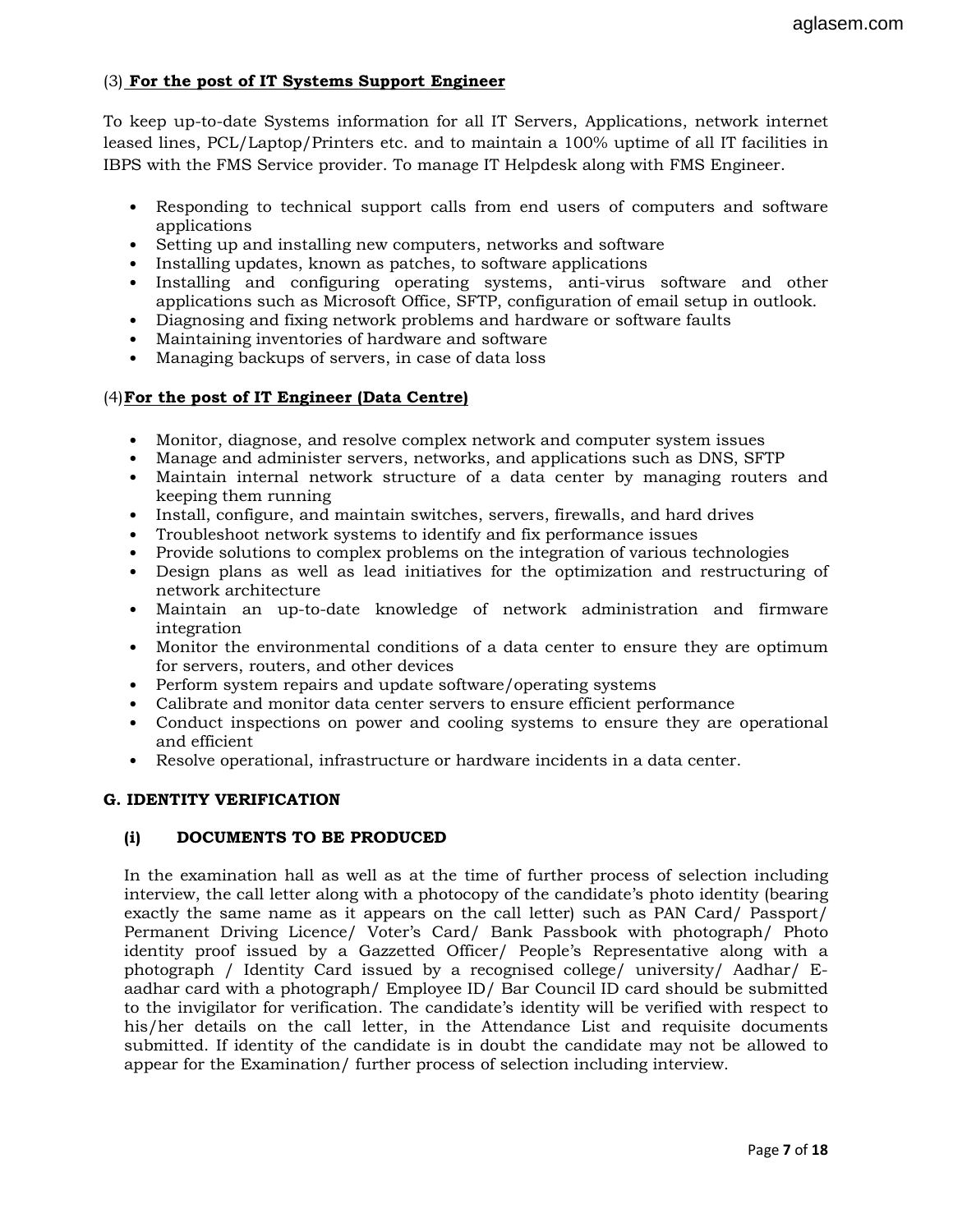- Ration Card and Learner's Driving License will not be accepted as valid id proof for this project.
- In case of candidates who have changed their name, they will be allowed only if they produce original Gazette notification / their original marriage certificate / affidavit in original.

**Note:** Candidates have to produce, in original, the same photo identity proof bearing the name as it appears on the online application form/ call letter and submit photocopy of the photo identity proof along with Examination call letter as well as the Further process of selection including interview Call Letter while attending the examination/ further process of selection including skill test and interview respectively, without which they will not be allowed to take up the examination/ further process of selection including interview. To avoid any dispute, name recorded at the time of registration should be similar and identical to authorized identity proof.

#### ii. SOCIAL DISTANCING MODE CONDUCT OF EXAM RELATED INSTRUCTIONS

- 1. Candidate must report much before the Reporting time to avoid crowding.
- 2. Candidate is required to report at the exam venue strictly as per the time slot mentioned in the Call Letter card AND/OR informed via SMS/Mail on their registered mobile number/mail prior to exam date. It is expected that candidate strictly adhere to this time slot – as entry into the exam venue will be provided based upon the individual's time slot ONLY. Candidates should report atleast 15 minutes before the Reporting time indicated on the call Letter.
- 3. Mapping of 'Candidate Roll Number and the Lab Number' will NOT be displayed outside the exam venue, but the same will be intimated to the candidates individually at the time of entry of the candidate to the exam venue and post their Admit Card/ Call Letter and ID verification.
- 4. Items permitted into the venue for Candidates

Candidates will be permitted to carry only certain items with them into the venue.

- a. Mask (WEARING A MASK is COMPULSORY)
- b. Gloves
- c. Personal transparent water bottle\*
- d. Personal hand sanitizer (50 ml)
- e. A simple pen
- f. Exam related documents (Call Letter/Admit Card, ID card in Original, Photocopy of ID Card, etc)
- g. Call Letter should be brought with the Photocopy of the Photo ID stapled with it. Original ID (same as Photocopy) is also to be brought for verification. The name on the ID and on the Call Letter should be exactly the same.

#### No other Items are permitted inside the venue.

\*Candidates are advised to bring their own water bottle.

- 5. Candidate should not share any of their personal belonging/material with anyone
- 6. Candidate should maintain safe social distance with one another.
- 7. Candidate should stand in the row as per the instructions provided at venue.
- 8. A Candidate must have Aarogya Setu App installed on his mobile phone. The Aarogya Setu status must show candidate's risk factor. A candidate will have to display this status to the Security Guard at the entry into the exam venue. In case a candidate does not have a smart phone, he/she will have to bring in a signed declaration to this effect (declaration form provided in Annexure- III) and show the same to the Security Guard at the entry into the exam venue. Candidates with Moderate or High Risk Status on Aarogya Setu will not be allowed entry. In case any of the responses in declaration suggest COVID 19 infection/symptoms, the candidate will not be permitted inside the exam venue.
- 9. After Aarogya Setu status display at the entry gate, candidates will be required to switch off their mobile phones, and deposit it at the designated location, to be collected while exiting.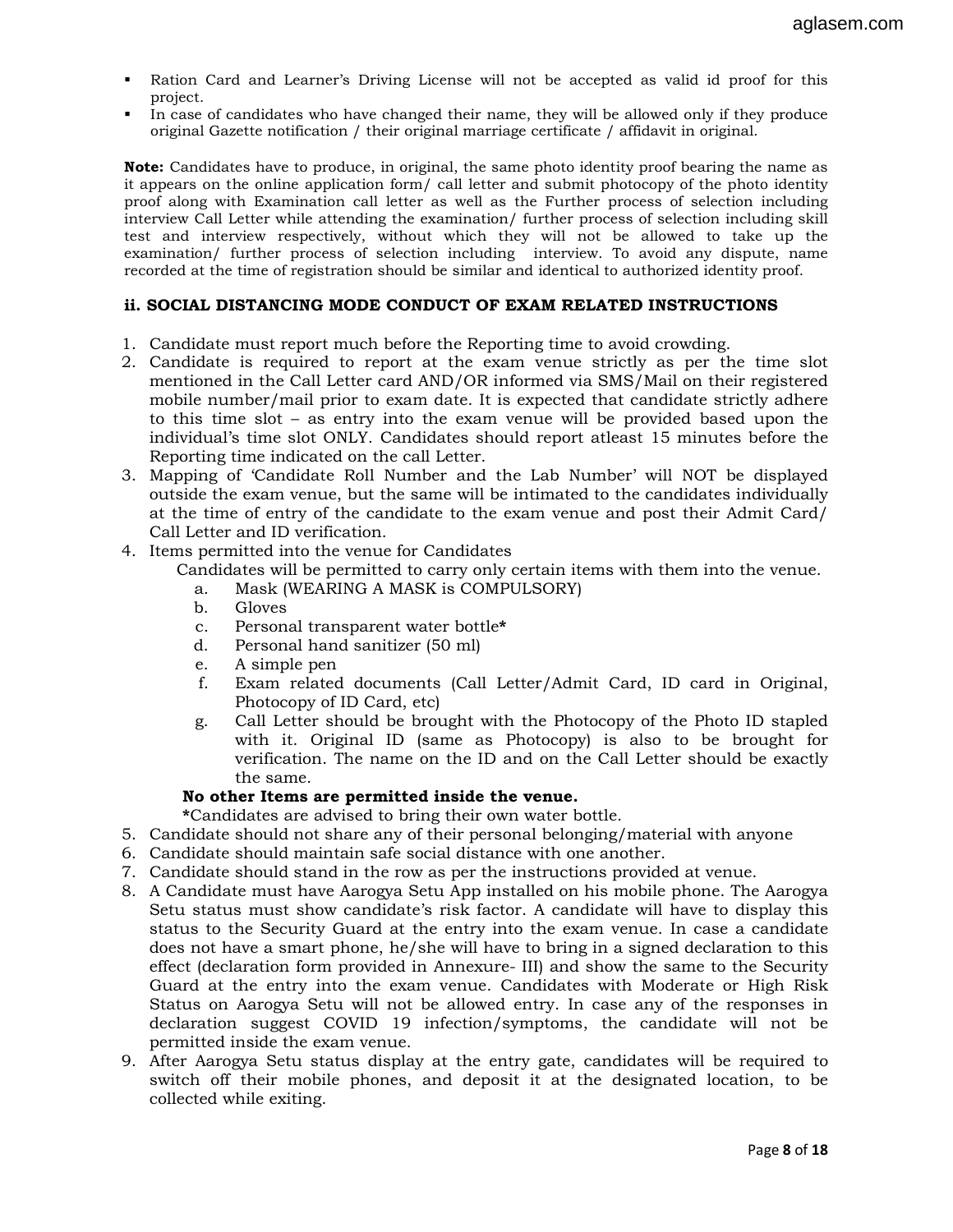- 10. All candidates will be checked with Thermo guns at the entry point for temperature. In case, any person is observed to be having above normal temperature  $(> 99.14^{\circ} \text{ F})$  or displaying any symptoms of the virus, they will not be allowed entry into the venue
- 11. Candidate registration:
	- a. Candidate registration will be done through photo capture.
	- b. Photograph will be taken while candidate is standing.
	- c. Seat number will be given to the candidate.
- 12. Rough sheet call letter and ID proof management
	- a. Rough sheet(s) kept at each candidate desk will be used by candidate.
	- b. Candidate must follow the instructions related to dropping the call letter with the ID proof copy in the boxes provided at the exit of lab/venue while leaving or at the designated place.
	- c. Candidate must drop the rough sheets in the boxes provided at the exit of lab/venue while leaving. The drop box for the roughsheets will be different from that of Call Letter box. Specific instructions will be displayed at the Venue.
- 13. Post Examination Controls
	- On completion of a shift, the candidates should move out in an orderly manner without crowding as instructed by the venue staff.

# 14. IRIS Scan

IBPS, at various stages, may capture IRIS scan for verification of the genuineness of the candidate. Accordingly IRIS will be scanned at the examination venue. (IRIS scan is introduced in lieu of Biometric thumb impression due to covid-19 situation to avoid circulation of infection with multiple thumb impressions). Decision of the IRIS data verification authority with regard to its status (matched or mismatched) shall be final and binding upon the candidates. Refusal to participate in the process of IRIS scanning / verification on any occasion may lead to cancellation of candidature. With regards to the same, please note the following:

- (a) 'LEFT EYE (IRIS)' will be captured for all the candidates.
- (b) Candidates should remove Contact Lenses and Spectacles while capturing IRIS. Candidates are advised to avoid wearing contact lenses and prefer spectacles.
- (c) There is no touch involved in IRIS scanning. Half feet distance between scanner and eye will be maintained.

(Some more instructions related to exam may be added or modified depending on the situation during the scheduled date of exam)

## H. **HOW TO APPLY**

Candidates can apply online only from 16.01.2021 to 08.02.2021 and no other mode of application will be accepted.

## Pre-Requisites for Applying Online

Before applying online, candidates should—

(i) scan their :

- photograph (4.5cm × 3.5cm)
- signature

- left thumb impression (If a candidate is not having left thumb, he/she may use his/ her right thumb.

If both thumbs are missing, the impression of one of the fingers of the left hand starting from the forefinger should be taken. If there are no fingers on the left hand, the impression of one of the fingers of the right hand starting from the forefinger should be taken. If no fingers are available, the impression of left toe may be taken. In all such cases where left thumb impression is not uploaded, the candidate should specify in the uploaded document the name of finger and the specification of left/right hand or toe).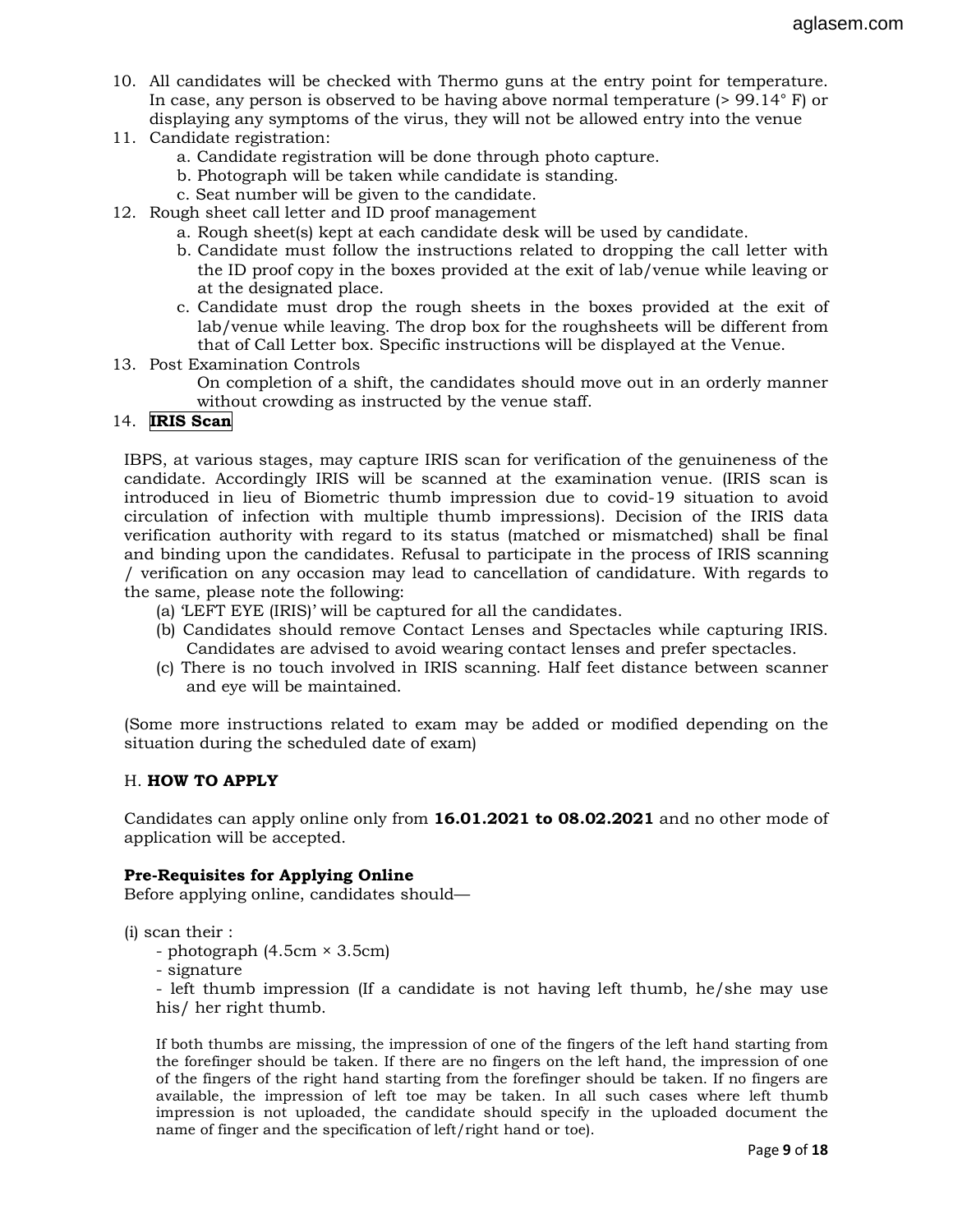- a hand written declaration (text given below). The hand written declaration has to be in the candidate's hand writing and in English only. If it is written by anybody else and uploaded or in any other language, the application will be considered as invalid. (In the case of candidates who cannot write, may get the text of declaration typed and put their left hand thumb impression (if not able to sign also) below the typed declaration and upload the document as per specifications.) ensuring that the all these scanned documents adhere to the required specifications as given in Annexure III to this Advertisement.

- (ii) Signature in CAPITAL LETTERS will NOT be accepted.
- (iii) The left thumb impression should be properly scanned and not smudged
- (iv) The text for the hand written declaration is as follows –

#### "I, \_\_\_\_\_\_\_\_\_\_\_\_\_\_\_\_\_\_\_\_ (Name of the candidate), hereby declare that all the information submitted by me in the application form is correct, true and valid. I will present the supporting documents as and when required."

- (v) The above mentioned hand written declaration has to be in the candidate's hand writing and in English only and should NOT BE IN CAPITAL LETTERS. If it is written by anybody else or in any other language, the application will be considered as invalid.
- (vi) Keep the necessary details/documents ready to make Online Payment of the requisite application fee/ intimation charges
- (vii) have a valid personal email ID, which should be kept active till the declaration of results of this round of CRP. IBPS may send intimation to download call letters for the Examination etc. through the registered e-mail ID. Under no circumstances, a candidate should share with/mention e-mail ID to / of any other person. In case a candidate does not have a valid personal e-mail ID, he/she should create his/her new e-mail ID before applying on-line and must maintain that email account.

# Application Fees/ Intimation Charges [Payable from 16.01.2021 to 08.02.2021 (only Online payment) shall be as follows

- Rs. 1000/- for all candidates.

Bank Transaction charges for Online Payment of application fees/ intimation charges will have to be borne by the candidate

#### Procedure for applying online

- (1) Candidates are first required to go to the IBPS's website www.ibps.in and click on the Home Page to open the link and then click on the option "CLICK HERE TO APPLY ONLINE" to open the On-Line Application Form.
- (2) Candidates will have click on "CLICK HERE FOR NEW REGISTRATION" to register their application by entering their basic information in the online application form. Use of special characters while filling the form will not be allowed. After that a provisional registration number and password will be generated by the system and displayed on the screen. Candidate should note down the Provisional registration number and password. An Email & SMS indicating the Provisional Registration number and Password will also be sent. They can reopen the saved data using Provisional registration number and password and edit the particulars, if needed.
- (3) Candidates are required to upload their
	- Photograph
	- Signature
	- Left Thumb Impression

- A hand written declaration as per the specifications given in the Guidelines for Scanning and Upload of documents (Annexure II).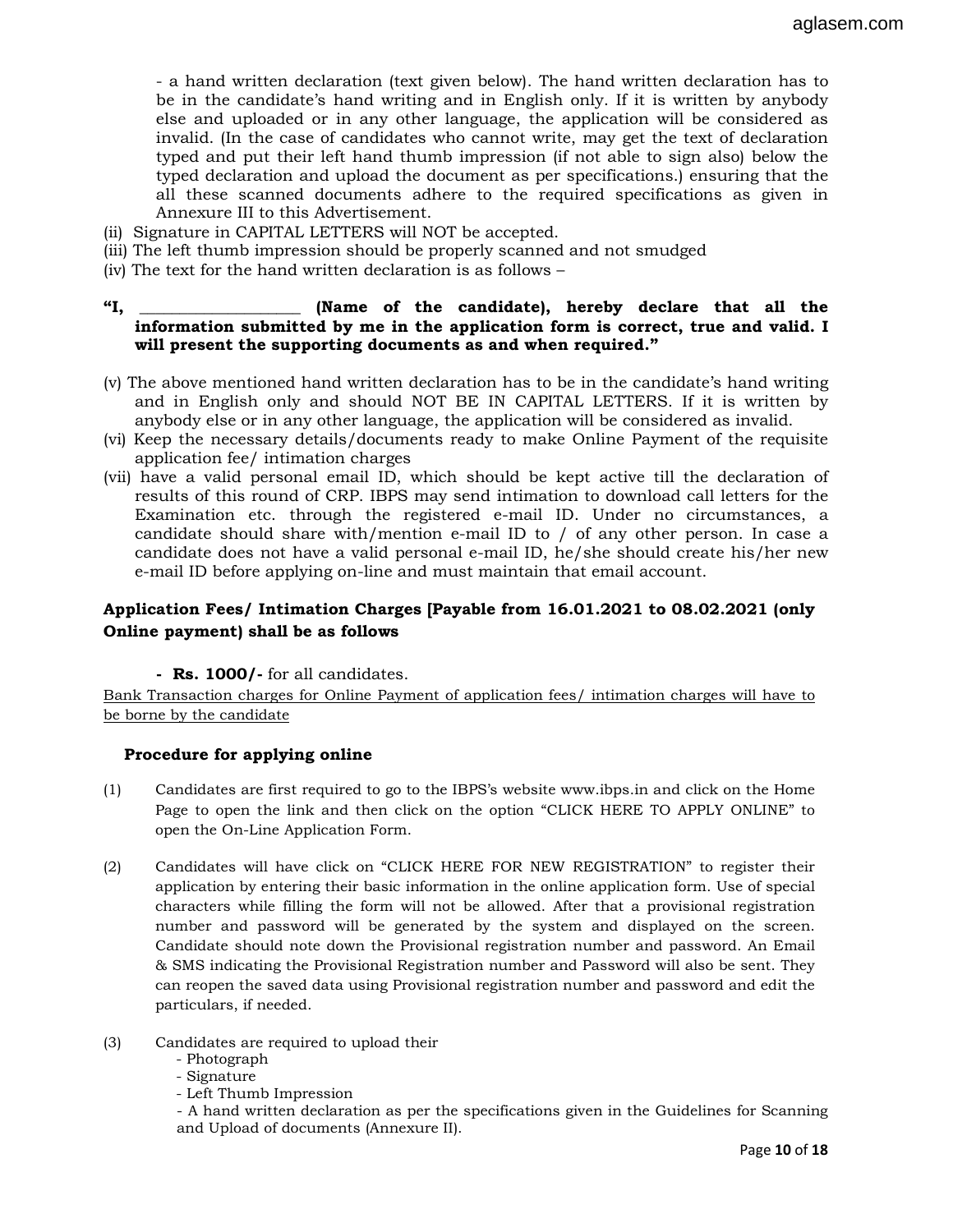(4) Candidates are advised to carefully fill in the online application form themselves as no change in any of the data filled in the online application form will be possible/ entertained. Prior to submission of the online application form candidates are advised to use the "SAVE AND NEXT" facility to verify the details in the online application form and modify the same if required. No change is permitted after clicking on FINAL SUBMIT Button. Visually Impaired candidates are responsible for carefully verifying/ getting the details filled in, in the online application form properly verified and ensuring that the same are correct prior to submission as no change is possible after submission.

#### Mode of Payment

Candidates have the option of making the payment of requisite fees/ intimation charges through ONLINE mode only:

1. Candidates should carefully fill in the details in the On-Line Application form at the appropriate places very carefully and click on the "FINAL SUBMIT" button at the end of the On-Line Application format. Before pressing the "FINAL SUBMIT" button, candidates are advised to verify every field filled in the online application form. The name of the candidate or his /her father/husband etc. should be spelt correctly in the application as it appears in the certificates/mark sheets. Any change/alteration found may disqualify the candidature.

In case the candidate is unable to fill in the online application form in one go, he/ she can save the data already entered. When the data is saved, a provisional registration number and password will be generated by the system and displayed on the screen. Candidate should note down the Provisional registration number and password. An Email & SMS indicating the Provisional Registration number and Password will also be sent. They can reopen the saved data using Provisional registration number and password and edit the particulars, if needed. Once the application is filled in completely, candidate should submit the data.

- 2. The online application form is integrated with the payment gateway and the payment process can be completed by following the instructions.
- 3. The payment can be made by using Debit Cards (RuPay/ Visa/ Master Card/ Maestro), Credit Cards, Internet Banking, IMPS, Cash Cards/ Mobile Wallets by providing information as asked on the screen.
- 4. After Final Submit, an additional page of the online application form is displayed wherein candidates may follow the instructions and fill in the requisite details.
- 5. If the online transaction has **not** been successfully completed then candidates are advised to login again with their provisional registration number and password and pay the Application Fees/ Intimation Charges online.
- 6. On successful completion of the transaction, **an e-receipt** will be generated.
- 7. Candidates are required to take a printout of the e-receipt and online application form containing fee payment details. Please note that if the same cannot be generated then online transaction may not have been successful.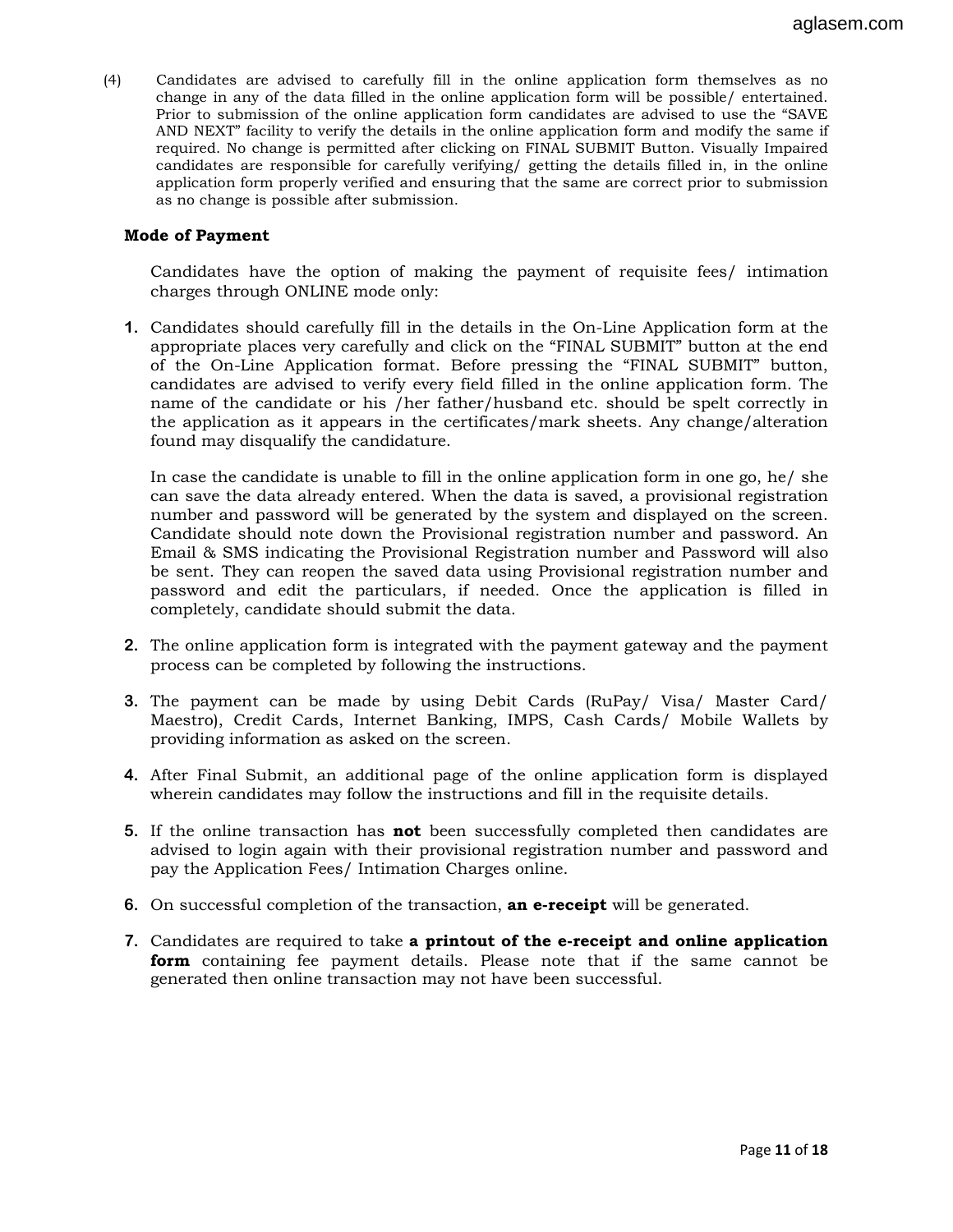#### Note:

- After submitting your payment information in the online application form, please wait for the intimation from the server, DO NOT press Back or Refresh button in order to avoid double charge
- For Credit Card users: All prices are listed in Indian Rupee. If you use a non-Indian credit card, your bank will convert to your local currency based on prevailing exchange rates.
- \* To ensure the security of your data, please close the browser window once your transaction is completed.
- After completing the procedure of applying on-line including payment of fees / intimation charges, the candidate should take a printout of the system generated on-line application form, ensure the particulars filled in are accurate and retain it along with Registration Number and Password for future reference. They should not send this printout to the IBPS.
- Please note that all the particulars mentioned in the online application form including Name of the Candidate, Date of Birth, Post Applied for, Address, Mobile Number, Email ID, Centre of Examination, etc. will be considered as final and no change/modifications will be allowed after submission of the online application form. Candidates are hence requested to fill in the online application form with the utmost care as no correspondence regarding change of details will be entertained. IBPS will not be responsible for any consequences arising out of furnishing of incorrect and incomplete details in the online application form or omission to provide the required details in the online application form.
- An email/ SMS intimation with the Registration Number and Password generated on successful registration of the application will be sent to the candidate's email ID/ Mobile Number specified in the online application form as a system generated acknowledgement. If candidates do not receive the email and SMS intimations at the email ID/ Mobile number specified by them, they may consider that their online application has not been successfully registered.
- \* An online application which is incomplete in any respect such as without proper passport size photograph, signature, and the hand written declaration uploaded in the online application form/ unsuccessful fee /intimation charges payment will not be considered as valid.
- Candidates are advised in their own interest to apply on-line much before the closing date and not to wait till the last date for depositing the fee/ intimation charges to avoid the possibility of disconnection/ inability/ failure to log on to the authorised IBPS website on account of heavy load on internet/website jam.
- IBPS does not assume any responsibility for the candidates not being able to submit their online application forms within the last date on account of the aforesaid reasons or for any other reason beyond the control of the IBPS.
- Please note that the above procedure is the only valid procedure for applying. No other mode of application or incomplete steps would be accepted and such applications would be rejected.
- Any information submitted by an applicant in his/ her online application form shall be binding on the candidate personally and he/she shall be liable for prosecution/ civil consequences in case the information/ details furnished by him/ her are found to be false at a later stage.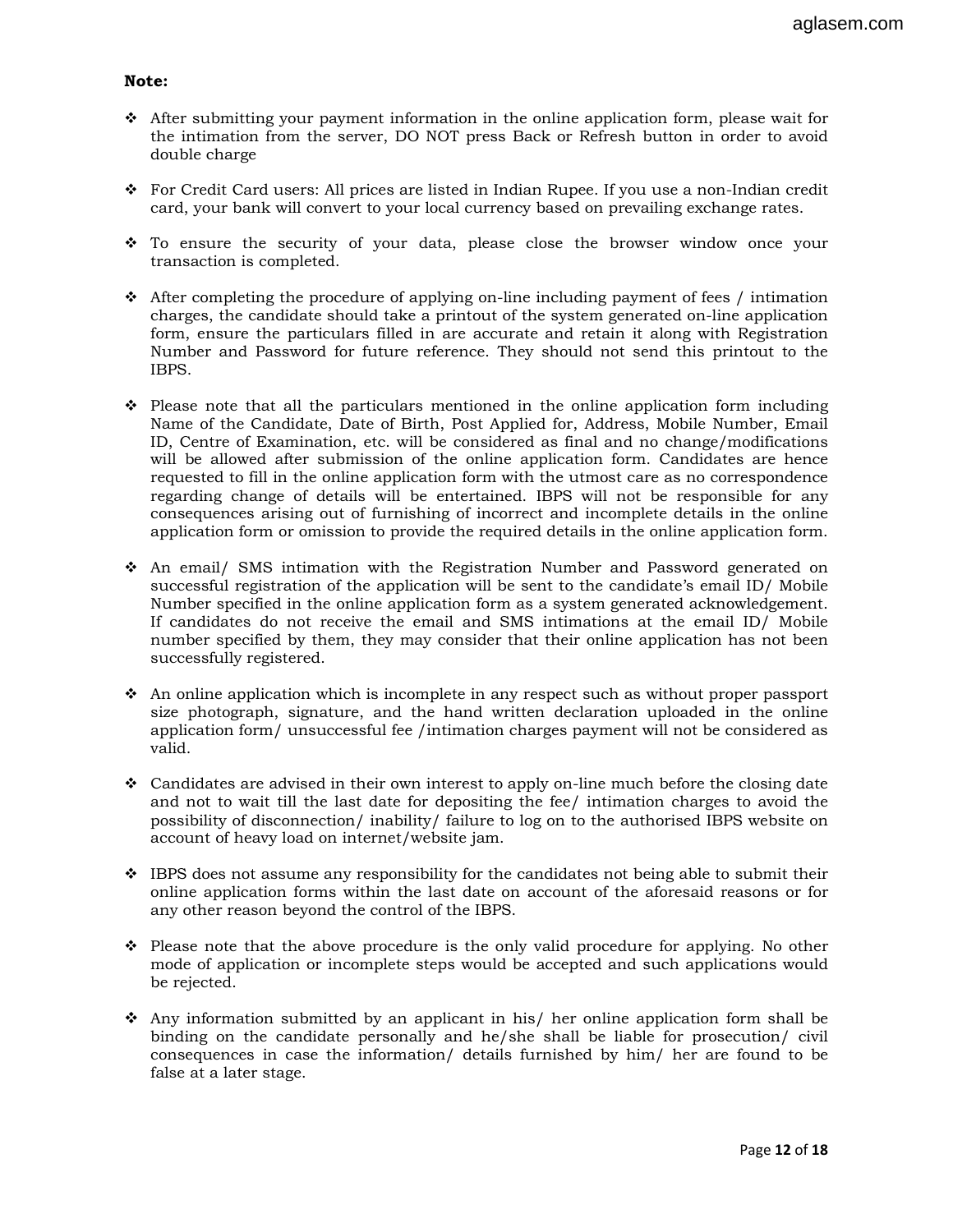#### I. GENERAL INSTRUCTIONS

- 1. Candidates will have to invariably produce and submit the requisite documents such as valid call letter, a photocopy of photo-identity proof bearing the same name as it appears on the online submitted application form etc. at the time of examination and further process of selection including interview.
- 2. Before applying for the post, the candidate should ensure that  $he/she$  fulfils the eligibility and other norms mentioned in this advertisement. Candidates are therefore advised to carefully read this advertisement and follow all the instructions given for submitting online application.
- 3. A Candidate's admission to the examination/ shortlisting for further process of selection including interview/ and subsequent processes is strictly provisional. The mere fact that the call letter(s) has been issued to the candidate does not imply that his/ her candidature has been finally cleared by IBPS. IBPS would be free to reject any application, at any stage of the process, cancel the candidature of the candidate in case it is detected at any stage that a candidate does not fulfill the eligibility norms and/or that he/she has furnished any incorrect/false information/certificate/documents or has suppressed any material fact(s).
- 4. If any of these shortcomings is/are detected after appointment in IBPS, his/her services are liable to be summarily terminated.
- 5. Adequate Social Distancing measures will be implemented as per Government of India guidelines in current scenario of COVID-19 to ensure health & safety of the candidates without compromising the high standards, sanctity, and fairness in conduct of the examination. Candidates are also required to adhere to guidelines and new process for Social Distancing and hygiene to ensure safety & health of their own and fellow candidates.
- 6. IBPS, at various stages, may capture IRIS scan for verification of the genuineness of the candidate. Decision of the IRIS data verification authority with regard to its status (matched or mismatched) shall be final and binding upon the candidates. Refusal to participate in the process of IRIS scanning / verification on any occasion may lead to cancellation of candidature.
- 7. Decision of IBPS in all matters regarding eligibility of the candidate, the stages at which such scrutiny of eligibility is to be undertaken, qualifications and other eligibility norms, the documents to be produced for the purpose of the conduct of Examination, further process of selection including interview, verification etc. and any other matter relating to this selection process will be final and binding on the candidate. No correspondence or personal enquiries shall be entertained by IBPS in this behalf.
- 8. Online applications once registered will not be allowed to be withdrawn.
- 9. Any resulting dispute arising out of this advertisement including the recruitment process shall be subject to the sole jurisdiction of the Courts situated at Mumbai.
- 10. Canvassing in any form will be a disqualification.
- 11. Any request for change of address, details mentioned in the online application form will not be entertained.
- 12. A candidate should ensure that the signatures appended by him/her in all the places viz. in his/her call letter, attendance sheet etc. and in all correspondence with the IBPS in future should be identical and there should be no variation of any kind.
- 13. A recent, recognizable photograph should be uploaded by the candidate in the online application form and the candidate should ensure that copies of the same are retained for use at various stages of the process. Candidates are also advised not to change their appearance till the process is completed. Failure to produce the same photograph at various stages of the process or doubt about identity at any stage could lead to disqualification.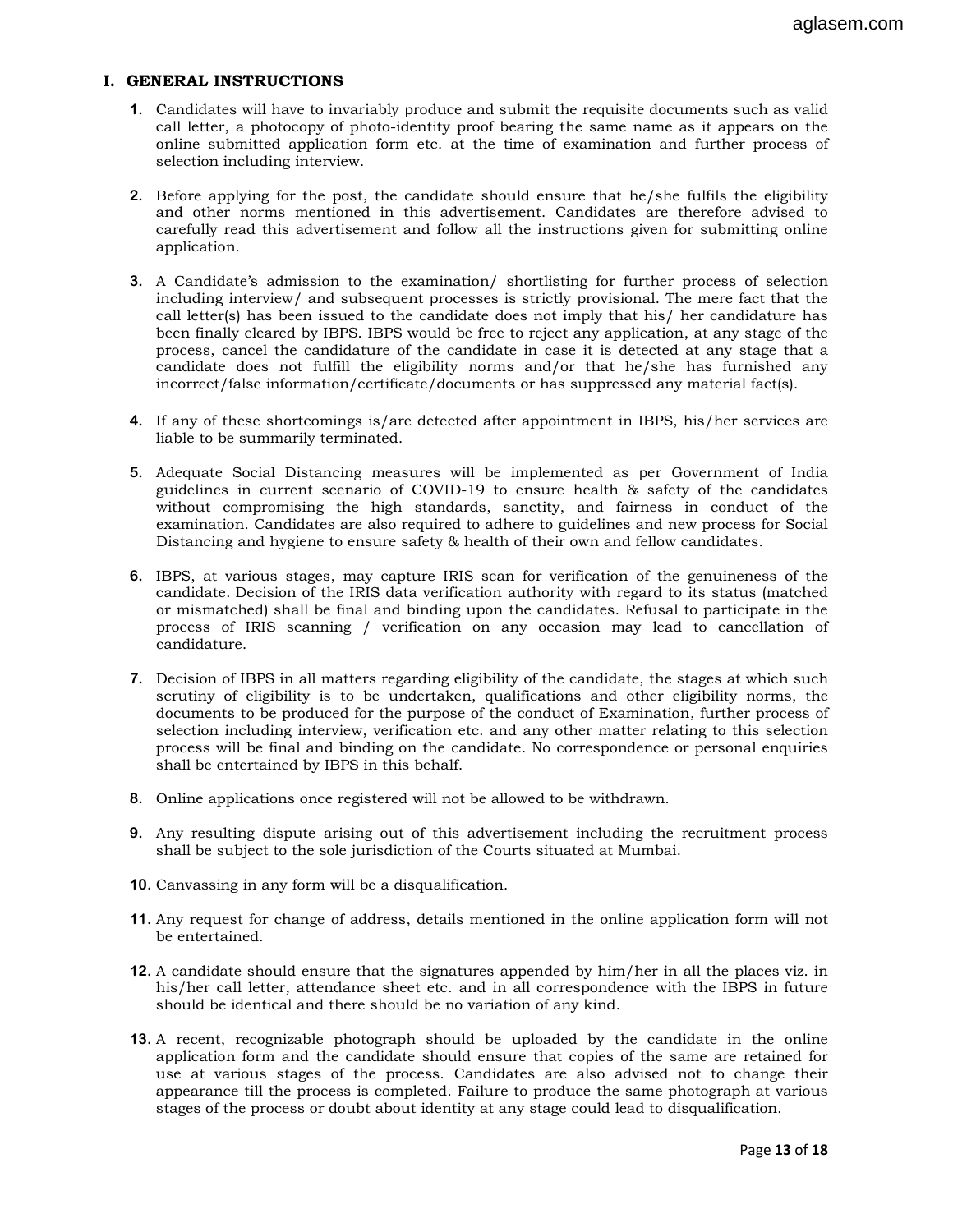- 14. The possibility of occurrence of some problem in the administration of the examination cannot be ruled out completely which may impact test delivery and/or result from being generated. In that event, every effort will be made to rectify such problem, which may include movement of candidates, conduct of another examination if considered necessary.
- 15. IBPS shall not be responsible for any application made/ wrong information provided by an unauthorized person / institution. Candidates are advised not to share/ mention their application details with/to anyone.
- 16. IBPS reserves the right to change (cancel/ modify/ add) any of the criteria, method of selection etc. Intimations will be sent by email and/ or sms only to the email ID and mobile number registered in the online application form.
- 17. IBPS shall not be responsible if the information/ intimations do not reach candidates in case of change in the mobile number, email address, technical fault or otherwise, beyond the control of IBPS and candidates are advised to keep a close watch on the authorised IBPS website www.ibps.in for latest updates.
- 18. IBPS would be analyzing the responses (answers) of individual candidates with other candidates to detect patterns of similarity of right and wrong answers. If in the analytical procedure adopted by IBPS in this regard, it is inferred/ concluded that the responses have been shared and scores obtained are not genuine/ valid, IBPS reserves right to cancel the candidature of the concerned candidates.
- 19. Internal candidate, if eligible, may also apply.
- 20. IBPS can cancel the selection process at any point of time without giving any reason.
- 21. All the above positions require full 24x7 commitment to the Institute. Therefore, candidates willing to dedicate themselves fully to the Institute are expected to apply.
- 22. For regular appointment, there would be a probation period of 1 year and will be confirmed subject to satisfactory completion of the probation and other requirements as per IBPS staff rule.

#### 23. Those candidates who applied and attended in earlier selection process need not apply.

#### 24. SERVICE BOND:

At the time of joining the services of IBPS, the selected candidate is/are required to execute a Service Bond for serving for a minimum of 2 years in IBPS w.e.f. date of joining IBPS or else shall pay an amount of Rs.1 lakh (Rupees One lakh).

- 25. ANY ADDENDUM/CORRIGENDUM/ NOTICE SHALL BE POSTED ONLY ON INSTITUTE'S WEBSITE.
- 26. Mere fulfilling the eligibility criteria will not guarantee shortlisting for further process.

## Please Note:

 $\ddot{\cdot}$  The posting of the selected candidate will be in MUMBAI Only. He/She will have to make his/her own arrangement of accommodation in MUMBAI. However, Institute will provide necessary support.

13.01.2021 Division Head (Administration)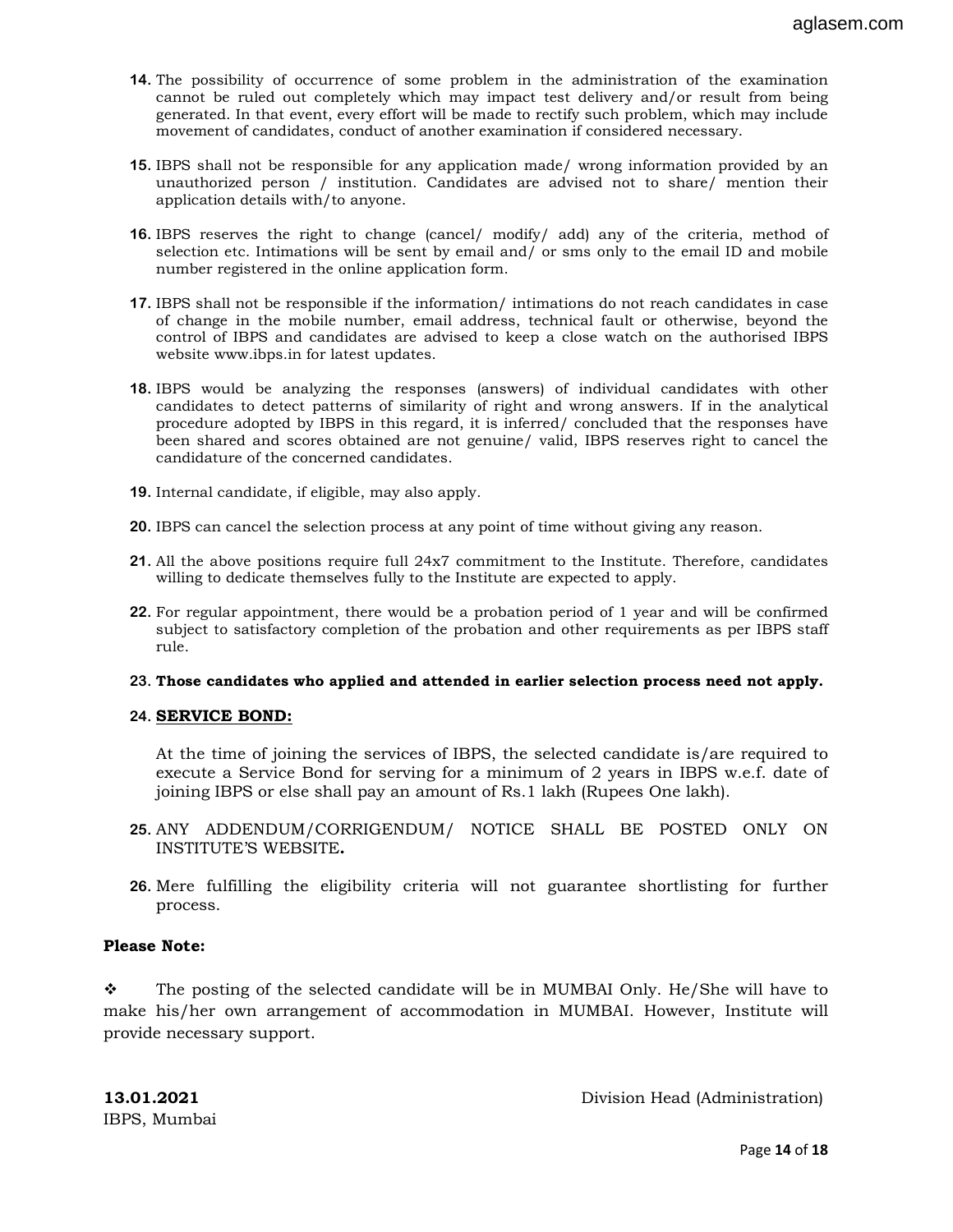#### ANNEXURE I

#### EXAMINATION CENTRES (Tentative List)

The examination may be held at the following centres and the address of the venue will be advised in the call letters. IBPS, however, reserves the right to cancel any of the Examination Centres and/ or add some other Centres, at its discretion, depending upon the response, administrative feasibility, etc. IBPS also reserves the right to allot the candidate to any centre other than the one he/she has opted for.

| <b>Centre code</b> | <b>Centre</b>      |
|--------------------|--------------------|
| 01                 | Hyderabad          |
| 02                 | Guwahati           |
| 03                 | Patna              |
| 04                 | Chandigarh         |
| 05                 | Raipur             |
| 06                 | New Delhi          |
| 07                 | Ahmedabad          |
| 08                 | Jammu              |
| 09                 | Ranchi             |
| 10                 | Bengaluru          |
| 11                 | Thiruvananthapuram |
| 12                 | Bhopal             |
| 13                 | Mumbai             |
| 14                 | Bhubaneshwar       |
| 15                 | Jaipur             |
| 16                 | Chennai            |
| 17                 | Lucknow            |
| 18                 | Kolkata            |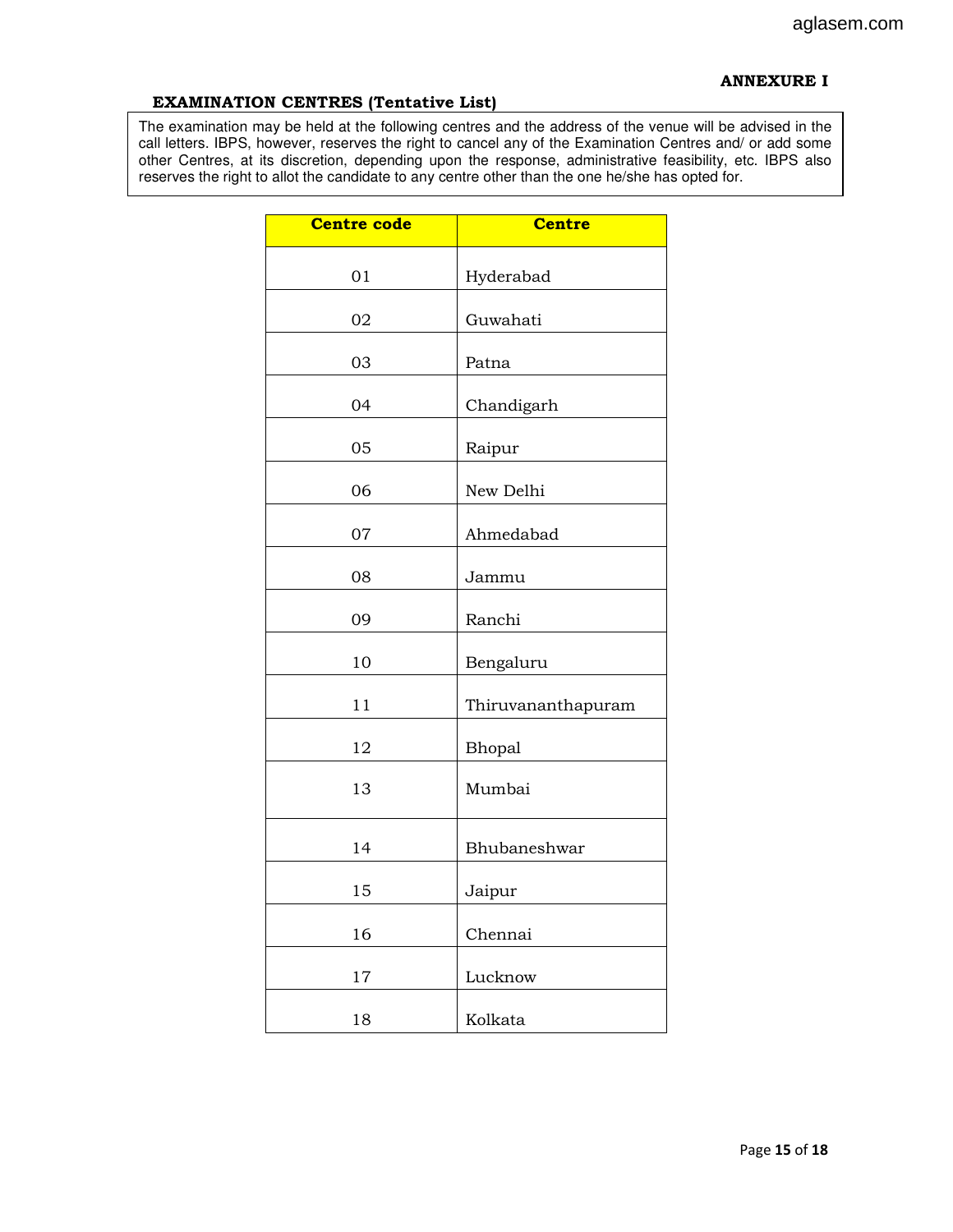# ANNEXURE II

## Guidelines for scanning and Upload of Documents

Before applying online a candidate will be required to have a scanned (digital) image of his/her photograph, signature, left thumb impression and the hand written declaration as per the specifications given below.

#### Photograph Image: (4.5cm × 3.5cm)

- Photograph must be a recent passport style colour picture.
- Make sure that the picture is in colour, taken against a light-coloured, preferably white, background.
- **Look straight at the camera with a relaxed face**
- If the picture is taken on a sunny day, have the sun behind you, or place yourself in the shade, so that you are not squinting and there are no harsh shadows
- If you have to use flash, ensure there's no "red-eye"
- If you wear glasses make sure that there are no reflections and your eyes can be clearly seen.
- Caps, hats and dark glasses are not acceptable. Religious headwear is allowed but it must not cover your face.
- Dimensions 200 x 230 pixels (preferred)
- Size of file should be between 20kb–50 kb
- Ensure that the size of the scanned image is not more than 50kb. If the size of the file is more than 50 kb, then adjust the settings of the scanner such as the DPI resolution, no. of colours etc., during the process of scanning.
- Photo uploaded should be of appropriate size and visible.

#### Signature, left thumb impression and hand-written declaration Image:

- The applicant has to sign on white paper with Black Ink pen.
	- o Dimensions 140 x 60 pixels (preferred)
	- o Size of file should be between 10kb 20kb
	- o Ensure that the size of the scanned image is not more than 20kb
	- o Signature uploaded should be of appropriate size and clearly visible
- The applicant has to put his left thumb impression on a white paper with black or blue ink.
	- o File type: jpg / jpeg
	- o Dimensions: 240 x 240 pixels in 200 DPI (Preferred for required quality) i.e 3 cm \* 3 cm (Width \* Height)
	- $\circ$  File Size: 20 KB 50 KB
- The applicant has to write the declaration in English clearly on a white paper with black ink.
	- o File type: jpg / jpeg
	- $\circ$  Dimensions: 800 x 400 pixels in 200 DPI (Preferred for required quality) i.e 10 cm \* 5 cm (Width \* Height)
	- $\circ$  File Size: 50 KB 100 KB
- The signature, left thumb impression and the hand written declaration should be of the applicant and not by any other person.
- If the Applicant's signature on the attendance sheet or Call letter, signed at the time of the examination, does not match the signature uploaded, the applicant will be disqualified.
- Signature / Hand written declaration in CAPITAL LETTERS shall NOT be accepted.

Ensure that Photo, Signature, thumb impression and hand-written declaration are uploaded at the specified spaces only in the online application form.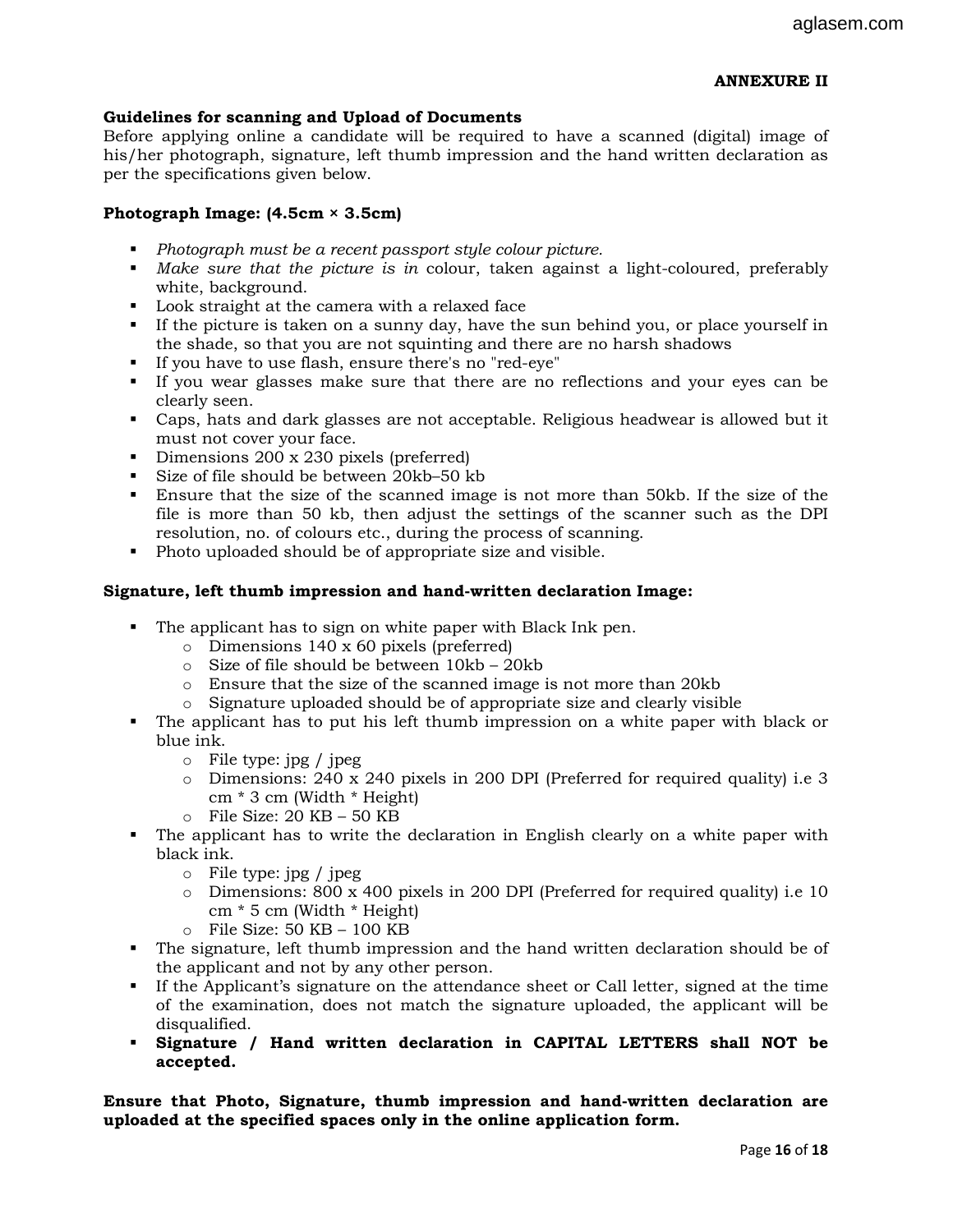#### Scanning the documents:

- Set the scanner resolution to a minimum of 200 dpi (dots per inch)
- Set Colour to True Colour
- File Size as specified above
- Crop the image in the scanner to the edge of the photograph/signature/ left thumb impression / hand written declaration, then use the upload editor to crop the image to the final size (as specified above).
- The image file should be JPG or JPEG format. An example file name is: image01.jpg or image01.jpeg. Image dimensions can be checked by listing the folder files or moving the mouse over the file image icon.
- Candidates using MS Windows/MSOffice can easily obtain documents in .jpeg format by using MS Paint or MSOffice Picture Manager. Scanned documents in any format can be saved in .jpg /.jpeg format by using 'Save As' option in the File menu. Size can be adjusted by using crop and then resize option.

#### Procedure for Uploading the documents

- While filling in the Online Application Form the candidate will be provided with separate links for uploading Photograph, signature, left thumb impression and hand written declaration
- Click on the respective link "Upload Photograph / signature / Upload left thumb impression /hand written declaration"
- Browse and Select the location where the Scanned Photograph / signature / left thumb impression /hand written declaration file has been saved.
- Select the file by clicking on it
- Click the 'Open/Upload'
- If the file size and format are not as prescribed, an error message will be displayed.
- Preview of the uploaded image will help to see the quality of the image. In case of unclear / smudged, the same may be re-uploaded to the expected clarity /quality.

#### Your Online Application will not be registered unless you upload your Photograph, signature, left thumb impression and hand written declaration as specified.

#### Note:

- 1. In case the face in the photograph or signature or left thumb impression or the hand written declaration is unclear / smudged the candidate's application may be rejected.
- 2. After uploading the Photograph / signature / left thumb impression / hand written declaration in the online application form candidates should check that the images are clear and have been uploaded correctly. In case the photograph or signature or left thumb impression or the hand written declaration is not prominently visible, the candidate may edit his/ her application and re-upload his/her photograph or signature or left thumb impression or the hand written declaration, prior to submitting the form.
- 3. Candidate should also ensure that photo is uploaded at the place of photo and signature at the place of signature. If photo in place of photo and signature in place of signature is not uploaded properly, candidate will not be allowed to appear for the exam.
- 4. Candidate must ensure that Photo to be uploaded is of required size and the face should be clearly visible.
- 5. If the photo is not uploaded at the place of Photo Admission for Examination will be rejected/denied. Candidate him/herself will be responsible for the same.
- 6. Candidates should ensure that the signature uploaded is clearly visible
- 7. After registering online candidates are advised to take a printout of their system generated online application forms.

#### \*\*\*\*\*\*\*\*\*